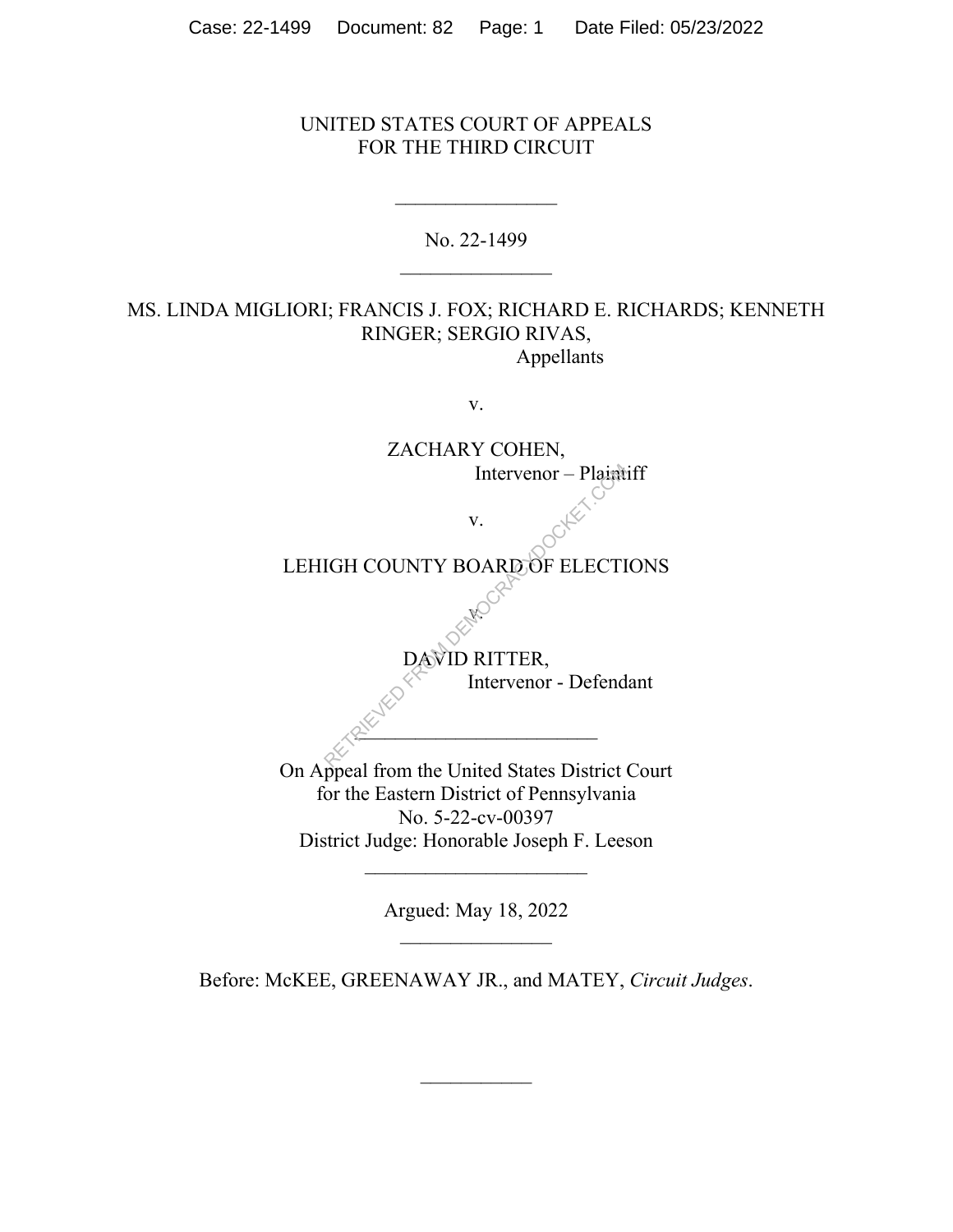## AMENDED JUDGMENT

This judgment is issued at the direction of the Court pursuant to Fed. R. App. P.  $36(a)(2)$ .

This cause came to be considered on the record from the United States District Court for the Eastern District of Pennsylvania and was argued on May 18, 2022.

On consideration whereof, it is now hereby ORDERED and ADJUDGED by this Court that the judgment of the District Court entered on March 16, 2022, is reversed insofar as it found Appellants lack the capacity to bring suit under 52 U.S.C. § 10101 as there exists a private right of action under 42 U.S.C. § 1983. *See Gonzaga Univ. v. Doe*, 536 U.S. 273, 284–85 (2002).

In addition, inasmuch as there is no dispute that ballots that have the wrong date were counted in the election, it is further ORDERED and ADJUDGED that, the dating provisions contained in 25 Pa. Cons. Stat. §§ 3146.6(a) and 3150.16(a) are immaterial under  $\S 10101(a)(2)(B)$ . Accordingly, because it is undisputed that all the undated ballots that have been set aside in the November 2, 2021 election for Judge of the Common Pleas of Lehigh County were received by the deadline, there is no basis on this record to refuse to count them. FROM THE RETRIEVED AND THE RETRIEVED AND THE RETRIEVED AS A SEA Also set of the state is no dispute that ballots that ballots the pair of the SNDERED and ADJU is Pa. Comp. Stat. §§ 3146.6(a) and 315 Accordingly, because i

This matter is hereby remanded to the District Court and that court is hereby directed to forthwith enter an order that the undated ballots be counted.